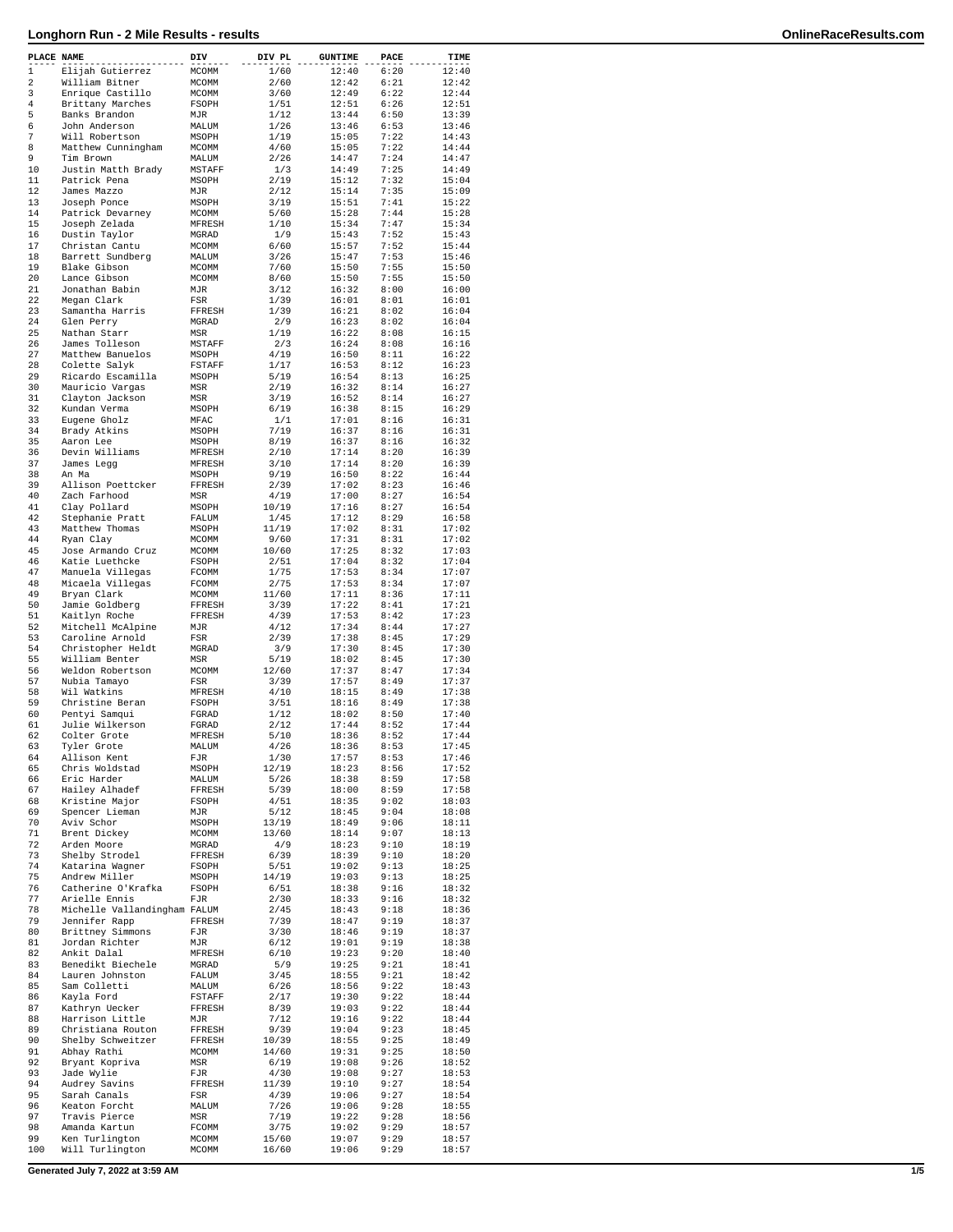| PLACE NAME |                                       | DIV             | DIV PL         | <b>GUNTIME</b> | PACE           | TIME           |
|------------|---------------------------------------|-----------------|----------------|----------------|----------------|----------------|
| 101        | Nancy Larson                          | FGRAD           | 3/12           | 19:07          | 9:29           | 18:58          |
| 102        | Jason Varney                          | MALUM           | 8/26           | 19:07          | 9:29           | 18:58          |
| 103        | Clay Kurpiewski                       | MCOMM           | 17/60          | 18:59          | 9:29           | 18:58          |
| 104        | Kassandra Knapp                       | FSOPH           | 7/51           | 19:30          | 9:30           | 18:59          |
| 105<br>106 | Neelam Patel                          | FSOPH           | 8/51           | 19:32          | 9:31<br>9:31   | 19:02          |
| 107        | Dax Dathe<br>Chuck Dathe              | MCOMM<br>MALUM  | 18/60<br>9/26  | 19:49<br>19:50 | 9:32           | 19:02<br>19:03 |
| 108        | Michael Sanchez                       | MCOMM           | 19/60          | 19:38          | 9:34           | 19:08          |
| 109        | Milam Miller                          | MSOPH           | 15/19          | 19:43          | 9:34           | 19:08          |
| 110        | Lauren Gremminger                     | FJR             | 5/30           | 19:51          | 9:34           | 19:08          |
| 111        | Amy Leiser                            | FSOPH           | 9/51           | 19:31          | 9:36           | 19:11          |
| 112        | Angharad Webb                         | FGRAD           | 4/12           | 19:35          | 9:37           | 19:13          |
| 113        | Irina Norris                          | FSOPH           | 10/51          | 19:45          | 9:37           | 19:13          |
| 114        | Cameron George                        | MCOMM           | 20/60          | 19:37          | 9:38           | 19:16          |
| 115        | Andrew Nash                           | MJR             | 8/12           | 19:19          | 9:38           | 19:16          |
| 116<br>117 | Brenda George                         | FSTAFF          | 3/17<br>5/39   | 19:37<br>20:03 | 9:38<br>9:38   | 19:16<br>19:16 |
| 118        | Jacqueline Speer<br>Divya Janardhanan | FSR<br>FJR      | 6/30           | 19:30          | 9:40           | 19:19          |
| 119        | Whitney Watson                        | FCOMM           | 4/75           | 19:33          | 9:40           | 19:19          |
| 120        | Daniel Bounds                         | MALUM           | 10/26          | 19:29          | 9:41           | 19:22          |
| 121        | Emily Serna                           | FSOPH           | 11/51          | 19:31          | 9:44           | 19:27          |
| 122        | Scott Biebas                          | MCOMM           | 21/60          | 19:59          | 9:46           | 19:32          |
| 123        | Brian Bowser                          | MCOMM           | 22/60          | 20:25          | 9:47           | 19:33          |
| 124        | Terri Mitchell                        | FFAC            | 1/4            | 20:00          | 9:47           | 19:34          |
| 125        | Hunter Allen                          | MSR             | 8/19           | 20:07          | 9:48           | 19:36          |
| 126        | Cathy McDonald                        | FSTAFF          | 4/17           | 20:03          | 9:48           | 19:36          |
| 127        | Eryn McMahan                          | FALUM           | 4/45           | 20:03          | 9:48           | 19:36          |
| 128<br>129 | Laurel Dix<br>Katlin Adam             | FFRESH          | 12/39<br>5/75  | 20:08<br>20:20 | 9:49<br>9:49   | 19:37<br>19:38 |
| 130        | Matt Bodick                           | FCOMM<br>MCOMM  | 23/60          | 20:08          | 9:49           | 19:38          |
| 131        | Stephanie Mokashi                     | FJR             | 7/30           | 19:44          | 9:50           | 19:39          |
| 132        | Ryan Lehman                           | MSOPH           | 16/19          | 19:52          | 9:51           | 19:41          |
| 133        | Connie Brownson                       | <b>FSTAFF</b>   | 5/17           | 20:25          | 9:55           | 19:50          |
| 134        | Erin Gardner                          | FJR             | 8/30           | 20:00          | 9:55           | 19:50          |
| 135        | Kristin Vollman                       | FSR             | 6/39           | 19:55          | 9:56           | 19:52          |
| 136        | Gretchen Ritter                       | FFAC            | 2/4            | 20:05          | 9:57           | 19:54          |
| 137        | Amanda Carlisle                       | FCOMM           | 6/75           | 20:18          | 9:57           | 19:54          |
| 138        | Hope Carberry                         | FALUM           | 5/45           | 20:09          | 9:57           | 19:54          |
| 139<br>140 | Tammy Vo                              | FSR             | 7/39           | 20:01          | 9:58           | 19:55          |
| 141        | Sarah Brierly<br>Susan Nix            | FFRESH<br>FCOMM | 13/39<br>7/75  | 20:06<br>19:59 | 9:59<br>10:00  | 19:57<br>19:59 |
| 142        | Alyssa Hudson                         | FALUM           | 6/45           | 20:48          | 10:00          | 19:59          |
| 143        | Ashley Woodall                        | FSR             | 8/39           | 20:24          | 10:02          | 20:03          |
| 144        | Courtney Wright                       | FSOPH           | 12/51          | 20:04          | 10:02          | 20:04          |
| 145        | Ju Hur                                | FSR             | 9/39           | 20:34          | 10:02          | 20:04          |
| 146        | Daniel Proske                         | MFRESH          | 7/10           | 20:22          | 10:04          | 20:07          |
| 147        | Holly Dinh                            | FFRESH          | 14/39          | 20:22          | 10:04          | 20:07          |
| 148        | Theresa Bodick                        | FCOMM           | 8/75           | 20:40          | 10:05          | 20:10          |
| 149        | Meghan Miller                         | FSR             | 10/39          | 20:12          | 10:06          | 20:11          |
| 150        | Claire Hung                           | FSOPH           | 13/51          | 20:15          | 10:06          | 20:11          |
| 151<br>152 | Gizelle Solorio<br>Shana Feld         | FSR<br>FFRESH   | 11/39<br>15/39 | 21:22<br>20:17 | 10:07<br>10:07 | 20:14<br>20:14 |
| 153        | Robert Hardin                         | MFRESH          | 8/10           | 20:18          | 10:09          | 20:17          |
| 154        | Summer Witherington                   | FALUM           | 7/45           | 21:13          | 10:09          | 20:17          |
| 155        | Andrew Stillwell                      | MCOMM           | 24/60          | 20:56          | 10:09          | 20:17          |
| 156        | Jason Rottinger                       | MCOMM           | 25/60          | 21:13          | 10:09          | 20:17          |
| 157        | Katie Dotts                           | FCOMM           | 9/75           | 20:36          | 10:11          | 20:22          |
| 158        | Don Blackard                          | MALUM           | 11/26          | 20:24          | 10:12          | 20:23          |
| 159        | Lacy Green                            | FALUM           | 8/45           | 20:38          | 10:12          | 20:24          |
| 160        | Tracy Myers                           | FALUM           | 9/45           | 21:03          | 10:12          | 20:24          |
| 161        | Jenifer Flaxbart                      | FSTAFF          | 6/17           | 20:48          | 10:16          | 20:31          |
| 162<br>163 | Siddharth Sanghavi                    | MJR<br>FGRAD    | 9/12           | 21:08<br>21:10 | 10:16<br>10:17 | 20:32<br>20:34 |
| 164        | Kelly Scoggins<br>Monica Fuentes      | FSOPH           | 5/12<br>14/51  | 20:54          | 10:19          | 20:38          |
| 165        | Vanessa Castellon                     | FSR             | 12/39          | 21:23          | 10:21          | 20:41          |
| 166        | Emy McClendon                         | FSR             | 13/39          | 20:59          | 10:21          | 20:41          |
| 167        | Robert Heath                          | MGRAD           | 6/9            | 21:33          | 10:21          | 20:41          |
| 168        | Brooks Dennard                        | FSR             | 14/39          | 20:59          | 10:21          | 20:41          |
| 169        | Leigh Umstattd                        | FSR             | 15/39          | 20:59          | 10:21          | 20:42          |
| 170        | Matt Weyandt                          | MSR             | 9/19           | 21:08          | 10:21          | 20:42          |
| 171        | Kayla Ramirez                         | FFRESH          | 16/39          | 20:48          | 10:23          | 20:46          |
| 172<br>173 | Kacie Biebas                          | FSR             | 16/39          | 21:13          | 10:23          | 20:46          |
| 174        | Lisa Pike<br>Chase Markette           | FALUM<br>MJR    | 10/45<br>10/12 | 21:08<br>20:53 | 10:24<br>10:24 | 20:47<br>20:48 |
| 175        | Djenne Maldonado                      | FCOMM           | 10/75          | 20:57          | 10:24          | 20:48          |
| 176        | Elena Cernicky                        | FJR             | 9/30           | 20:53          | 10:25          | 20:49          |
| 177        | Katelyn Jordan                        | <b>FSOPH</b>    | 15/51          | 21:22          | 10:25          | 20:49          |
| 178        | Isabella Meyer                        | FCOMM           | 11/75          | 20:58          | 10:25          | 20:50          |
| 179        | Sandra Guerra                         | FSR             | 17/39          | 20:51          | 10:26          | 20:51          |
| 180        | Tyler Martin                          | FCOMM           | 12/75          | 20:58          | 10:26          | 20:51          |
| 181        | Deisy Cruz                            | FALUM           | 11/45          | 21:00          | 10:26          | 20:52          |
| 182        | Jerry Huang                           | MSOPH           | 17/19          | 21:09          | 10:26          | 20:52          |
| 183        | Chrissy Hocker                        | FSOPH           | 16/51          | 21:34          | 10:27          | 20:53          |
| 184<br>185 | Elizabeth Schaub<br>Vera Lee          | FSTAFF          | 7/17<br>17/51  | 21:13<br>21:09 | 10:27          | 20:54<br>20:56 |
| 186        | Kimberly Boller                       | FSOPH<br>FFRESH | 17/39          | 21:17          | 10:28<br>10:31 | 21:01          |
| 187        | Robert Rash                           | MSR             | 10/19          | 21:24          | 10:31          | 21:02          |
| 188        | Ardis Harden                          | MCOMM           | 26/60          | 21:15          | 10:31          | 21:02          |
| 189        | Melissa Harden                        | FCOMM           | 13/75          | 21:16          | 10:31          | 21:02          |
| 190        | Allison Raymond                       | FSOPH           | 18/51          | 21:33          | 10:32          | 21:04          |
| 191        | Raul Rutiaga                          | MALUM           | 12/26          | 21:07          | 10:33          | 21:05          |
| 192        | Paulina Valanty                       | FSR             | 18/39          | 21:50          | 10:34          | 21:08          |
| 193        | Sonya Chung                           | FJR             | 10/30          | 21:19          | 10:35          | 21:09          |
| 194        | Kelly George                          | FALUM           | 12/45          | 21:56          | 10:35          | 21:10          |
| 195        | Angela Falcone                        | FJR             | 11/30          | 21:48          | 10:36          | 21:11          |
| 196<br>197 | Casey Potter<br>Dinh Vuong            | FJR<br>FCOMM    | 12/30<br>14/75 | 21:48<br>21:38 | 10:36<br>10:38 | 21:11<br>21:15 |
| 198        | Kathey Mitchell                       | FSTAFF          | 8/17           | 21:42          | 10:40          | 21:20          |
| 199        | Kyle Lilly                            | MCOMM           | 27/60          | 21:49          | 10:40          | 21:20          |
| 200        | Madeleine Meeks                       | FSOPH           | 19/51          | 22:02          | 10:41          | 21:21          |
|            |                                       |                 |                |                |                |                |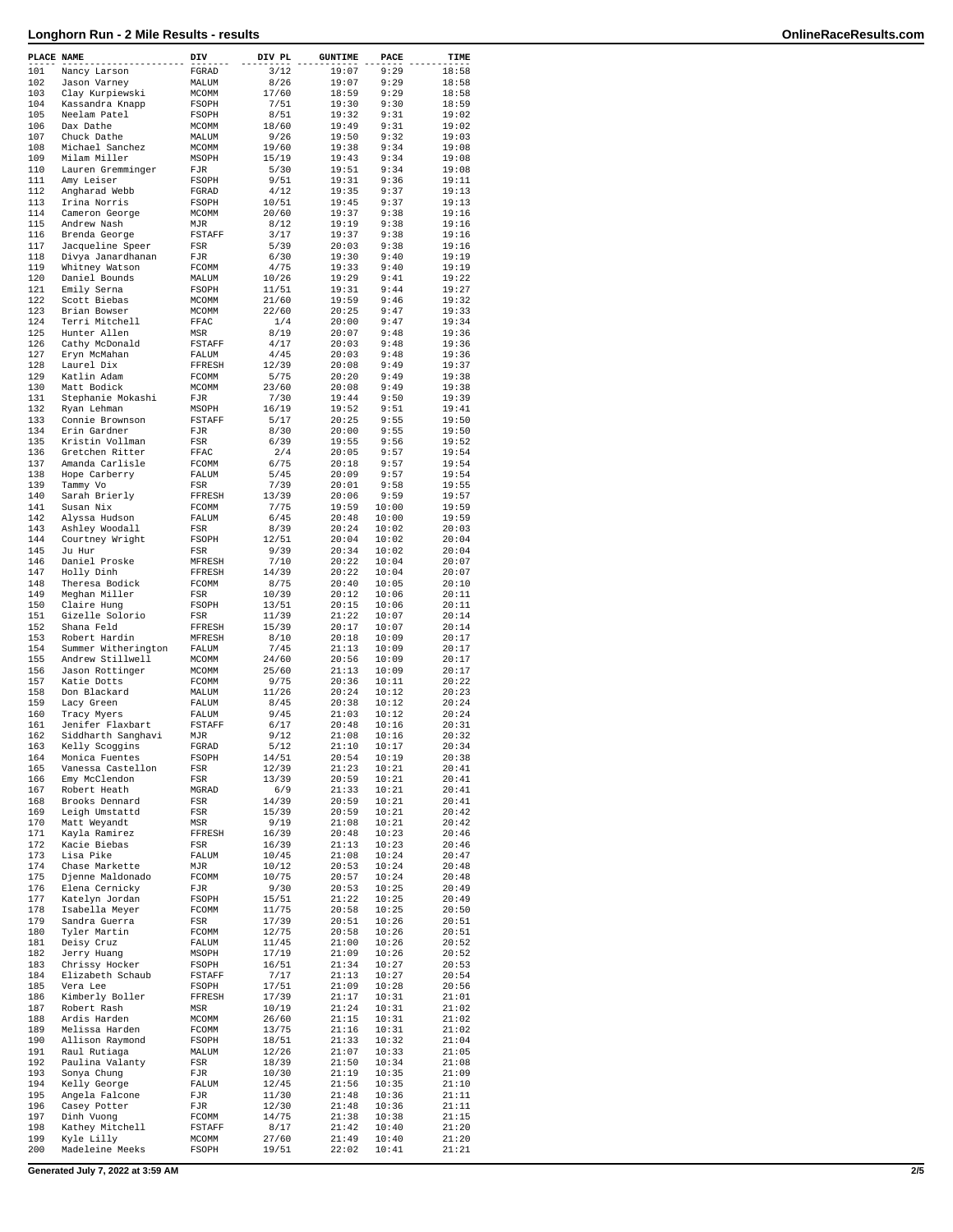| PLACE NAME |                                       | DIV                 | DIV PL         | <b>GUNTIME</b> | PACE           | TIME           |
|------------|---------------------------------------|---------------------|----------------|----------------|----------------|----------------|
| 201        | Taylor Little                         | FSOPH               | 20/51          | 21:35          | 10:43          | 21:25          |
| 202        | Amy Rushing                           | FSTAFF              | 9/17           | 21:46          | 10:44          | 21:27          |
| 203<br>204 | Maria Diaz Figueroa<br>Betty Mathew   | FCOMM<br>FJR        | 15/75<br>13/30 | 21:43<br>21:34 | 10:45<br>10:45 | 21:29<br>21:30 |
| 205        | Terrell Finnegan                      | FJR                 | 14/30          | 22:06          | 10:45          | 21:30          |
| 206        | Madeline Ziegler                      | FJR                 | 15/30          | 22:06          | 10:45          | 21:30          |
| 207        | Erin Ortegon                          | FJR                 | 16/30          | 21:36          | 10:46          | 21:32          |
| 208        | Emily Baggett                         | FSR                 | 19/39          | 21:59          | 10:46          | 21:32          |
| 209<br>210 | Emily Benigno                         | FJR                 | 17/30          | 21:54<br>21:55 | 10:47<br>10:47 | 21:33<br>21:34 |
| 211        | Tarryn Odell<br>Deborah Sarosdy       | FJR<br>FALUM        | 18/30<br>13/45 | 21:39          | 10:48          | 21:35          |
| 212        | Stephanie Koh                         | FSOPH               | 21/51          | 22:07          | 10:48          | 21:36          |
| 213        | Reid Long                             | MGRAD               | 7/9            | 22:14          | 10:48          | 21:36          |
| 214        | Dan Gerbo                             | MSR                 | 11/19          | 22:12          | 10:49          | 21:38          |
| 215<br>216 | Lauren Farmer                         | FJR                 | 19/30          | 22:17          | 10:51          | 21:41          |
| 217        | Megan McKennon<br>Bob Garza           | FFRESH<br>MALUM     | 18/39<br>13/26 | 22:17<br>22:12 | 10:51<br>10:51 | 21:41<br>21:42 |
| 218        | Michael Coli Hightower MSR            |                     | 12/19          | 22:29          | 10:51          | 21:42          |
| 219        | Erin Garcia                           | FCOMM               | 16/75          | 22:18          | 10:52          | 21:44          |
| 220        | Zainab Zaki                           | FGRAD               | 6/12           | 22:27          | 10:53          | 21:46          |
| 221        | Emily Kahn                            | FFRESH              | 19/39          | 21:48          | 10:53          | 21:46          |
| 222<br>223 | Larina Lin<br>Anne Kuhnen             | FCOMM<br>FFRESH     | 17/75<br>20/39 | 22:02<br>21:50 | 10:54<br>10:54 | 21:47<br>21:47 |
| 224        | Jon Harder                            | MCOMM               | 28/60          | 22:30          | 10:55          | 21:50          |
| 225        | Ashlee Medlin                         | FSR                 | 20/39          | 22:42          | 10:58          | 21:55          |
| 226        | Darryl Beatty                         | MCOMM               | 29/60          | 22:23          | 10:58          | 21:55          |
| 227        | Sarah Dodson-Robinson                 | FFAC                | 3/4            | 22:28          | 10:59          | 21:57          |
| 228<br>229 | Felicia Herring<br>Derek Joyoprayitno | FCOMM<br>MALUM      | 18/75<br>14/26 | 22:28<br>22:38 | 10:59<br>10:59 | 21:57<br>21:58 |
| 230        | Julie Joyoprayitno                    | FALUM               | 14/45          | 22:38          | 10:59          | 21:58          |
| 231        | Teresa Quach                          | FALUM               | 15/45          | 22:26          | 11:00          | 21:59          |
| 232        | Scott Khanthaphone                    | MCOMM               | 30/60          | 22:00          | 11:00          | 22:00          |
| 233        | Linda Duong                           | FJR                 | 20/30          | 22:00          | 11:00          | 22:00          |
| 234<br>235 | Bobbie Cox                            | FCOMM               | 19/75          | 22:05<br>22:34 | 11:03<br>11:03 | 22:05          |
| 236        | Sridevi Katta<br>Brittany Barnes      | FCOMM<br>FSOPH      | 20/75<br>22/51 | 22:43          | 11:04          | 22:05<br>22:07 |
| 237        | Coraly Romero                         | FCOMM               | 21/75          | 22:25          | 11:05          | 22:09          |
| 238        | Ver nica Santiago                     | FCOMM               | 22/75          | 22:25          | 11:05          | 22:09          |
| 239        | Christina Thomas                      | FFRESH              | 21/39          | 22:38          | 11:05          | 22:10          |
| 240        | Morgan Mardis                         | FSOPH               | 23/51          | 22:38          | 11:06          | 22:11          |
| 241<br>242 | Joe Dan Garcia<br>Tanvi Patel         | MALUM<br>FSOPH      | 15/26<br>24/51 | 22:49<br>22:54 | 11:06<br>11:06 | 22:11<br>22:12 |
| 243        | Jennifer Gholz                        | FCOMM               | 23/75          | 22:41          | 11:06          | 22:12          |
| 244        | Jack Blickwede                        | MSR                 | 13/19          | 22:43          | 11:08          | 22:15          |
| 245        | Lauren Johnson                        | FSR                 | 21/39          | 22:43          | 11:08          | 22:15          |
| 246        | Amy Sand                              | FFRESH              | 22/39          | 22:51          | 11:08          | 22:15          |
| 247        | Kelli Ketterman                       | FFRESH              | 23/39          | 22:50          | 11:09          | 22:17          |
| 248<br>249 | Chad Brustin                          | MCOMM               | 31/60          | 22:21<br>22:58 | 11:09<br>11:09 | 22:17<br>22:18 |
| 250        | Xavier Lu<br>Mai Luk                  | MSOPH<br>FSR        | 18/19<br>22/39 | 22:47          | 11:12          | 22:24          |
| 251        | Diana Hernandez                       | FSTAFF              | 10/17          | 23:29          | 11:13          | 22:26          |
| 252        | Ricky Sanchez                         | MALUM               | 16/26          | 23:29          | 11:13          | 22:26          |
| 253        | Iris Miao                             | FSOPH               | 25/51          | 23:08          | 11:14          | 22:28          |
| 254        | Ali Mills                             | FSOPH               | 26/51          | 23:05          | 11:16          | 22:31          |
| 255<br>256 | Ken Mills<br>Johanna Shiau            | MCOMM<br>FJR        | 32/60<br>21/30 | 23:05<br>22:38 | 11:16<br>11:16 | 22:31<br>22:32 |
| 257        | Anita Carrera                         | FALUM               | 16/45          | 22:48          | 11:17          | 22:34          |
| 258        | Christi Leimer                        | FCOMM               | 24/75          | 22:49          | 11:18          | 22:35          |
| 259        | Juliana Bandin                        | FFRESH              | 24/39          | 22:45          | 11:20          | 22:40          |
| 260        | Kimberly Nguyen                       | FSR                 | 23/39          | 23:36          | 11:22          | 22:44          |
| 261<br>262 | Laura Alport<br>Alex Grounds          | FALUM<br>MFRESH     | 17/45<br>9/10  | 23:34<br>23:27 | 11:23<br>11:24 | 22:45<br>22:47 |
| 263        | Sabrina Ragland                       | FSOPH               | 27/51          | 23:27          | 11:24          | 22:48          |
| 264        | Gregory Ivy                           | MALUM               | 17/26          | 23:43          | 11:25          | 22:49          |
| 265        | Alicia Woo                            | FALUM               | 18/45          | 23:44          | 11:25          | 22:49          |
| 266        | Karen Pereira                         | FFRESH              | 25/39          | 23:25          | 11:26          | 22:52          |
| 267<br>268 | Crystal Vara<br>Gayle Tabotabo        | FCOMM<br>FALUM      | 25/75<br>19/45 | 22:56<br>23:19 | 11:27<br>11:29 | 22:53<br>22:57 |
| 269        | Jaci Brooks                           | FFRESH              | 26/39          | 23:35          | 11:31          | 23:01          |
| 270        | William Jackson                       | MALUM               | 18/26          | 23:06          | 11:31          | 23:02          |
| 271        | Sarah Zou                             | FSR                 | 24/39          | 23:15          | 11:33          | 23:05          |
| 272        | Rhian Webb                            | FCOMM               | 26/75          | 23:31          | 11:35          | 23:09          |
| 273<br>274 | Angela Daniel<br>Taylor Thomas        | FJR<br><b>FSOPH</b> | 22/30<br>28/51 | 23:46<br>23:47 | 11:35<br>11:36 | 23:09<br>23:11 |
| 275        | Aracely Rios                          | <b>MCOMM</b>        | 33/60          | 23:16          | 11:36          | 23:12          |
| 276        | Jena Yost                             | FJR                 | 23/30          | 23:53          | 11:39          | 23:18          |
| 277        | Irene Roderick                        | FSTAFF              | 11/17          | 24:02          | 11:40          | 23:19          |
| 278        | Alexandra Stewart                     | FJR                 | 24/30          | 23:54          | 11:40          | 23:19          |
| 279        | Hayley Norton<br>Catherine Haggerty   | FJR                 | 25/30<br>27/75 | 23:30<br>23:26 | 11:40<br>11:42 | 23:19<br>23:23 |
| 280<br>281 | Devin Burton                          | FCOMM<br>FFRESH     | 27/39          | 24:16          | 11:45          | 23:30          |
| 282        | Kelly Glaser                          | FFRESH              | 28/39          | 24:16          | 11:46          | 23:31          |
| 283        | Drew Coupe                            | MFRESH              | 10/10          | 24:16          | 11:46          | 23:31          |
| 284        | Gaurang Parmar                        | MGRAD               | 8/9            | 24:25          | 11:49          | 23:37          |
| 285        | Alyssa Roach                          | FSOPH               | 29/51          | 24:01          | 11:49          | 23:37          |
| 286<br>287 | Samantha Bowen<br>Blessy Thomas       | FSR<br>FGRAD        | 25/39<br>7/12  | 24:16<br>24:25 | 11:50<br>11:52 | 23:40<br>23:43 |
| 288        | Rose Philipose                        | FGRAD               | 8/12           | 24:25          | 11:52          | 23:43          |
| 289        | Michelle Eldiwany                     | FSR                 | 26/39          | 24:26          | 11:54          | 23:47          |
| 290        | Teresa Johnson                        | FCOMM               | 28/75          | 23:52          | 11:56          | 23:51          |
| 291        | Andrew Rothardt                       | MJR                 | 11/12          | 24:24          | 11:57          | 23:53          |
| 292<br>293 | Tracey Hwang<br>Angie Deng            | FSOPH<br>FSOPH      | 30/51<br>31/51 | 24:35<br>24:35 | 11:57<br>11:57 | 23:53<br>23:53 |
| 294        | Katie Fife                            | FSOPH               | 32/51          | 24:33          | 11:57          | 23:54          |
| 295        | Judy Stewart                          | FCOMM               | 29/75          | 24:21          | 11:57          | 23:54          |
| 296        | Laura Denniston                       | FALUM               | 20/45          | 24:31          | 11:59          | 23:58          |
| 297        | Gilbert Hernandez                     | MJR                 | 12/12          | 24:45          | 12:00          | 24:00          |
| 298<br>299 | Rick Ramirez<br>Carolyn Connerat      | MALUM<br>FALUM      | 19/26<br>21/45 | 24:45<br>24:14 | 12:00<br>12:03 | 24:00<br>24:05 |
| 300        | Kim Phung                             | FJR                 | 26/30          | 24:21          | 12:03          | 24:05          |
|            |                                       |                     |                |                |                |                |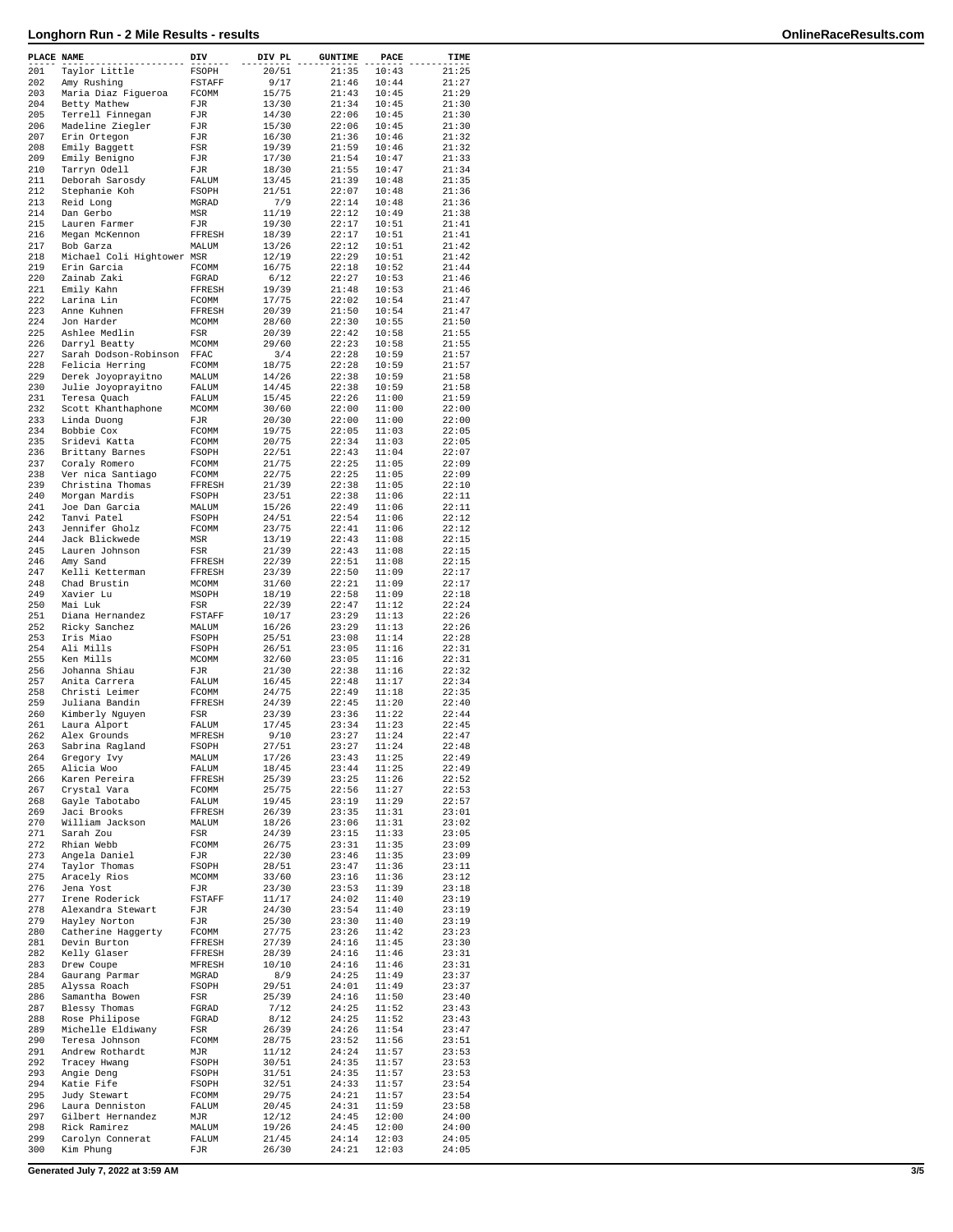| PLACE NAME |                                                 | DIV                   | DIV PL         | <b>GUNTIME</b> | PACE           | TIME           |
|------------|-------------------------------------------------|-----------------------|----------------|----------------|----------------|----------------|
| 301        | Jean Blackard                                   | FALUM                 | 22/45          | 24:11          | 12:06          | 24:11          |
| 302<br>303 | Melonie Esparza<br>Rachel Barajas               | FALUM<br>FGRAD        | 23/45<br>9/12  | 24:52<br>25:02 | 12:06<br>12:07 | 24:11<br>24:14 |
| 304        | Summer Hayes                                    | FSOPH                 | 33/51          | 24:27          | 12:11          | 24:21          |
| 305        | Vanessa Heckert                                 | FCOMM                 | 30/75          | 24:41          | 12:11          | 24:21          |
| 306<br>307 | Nicole Watson<br>Julie Huynh                    | FALUM<br>FSOPH        | 24/45<br>34/51 | 24:40<br>24:32 | 12:13<br>12:14 | 24:25<br>24:28 |
| 308        | Sarah Tambunga                                  | FALUM                 | 25/45          | 24:37          | 12:16          | 24:31          |
| 309        | Sandra Rodriguez                                | FCOMM                 | 31/75          | 24:49          | 12:17          | 24:34          |
| 310<br>311 | Presley Hall                                    | FFRESH                | 29/39          | 25:10          | 12:19          | 24:37          |
| 312        | Monika Kowalczyk<br>Alberto Flores              | FALUM<br>MSR          | 26/45<br>14/19 | 24:44<br>24:59 | 12:19<br>12:20 | 24:38<br>24:39 |
| 313        | Heather Gascoigne                               | FFRESH                | 30/39          | 25:15          | 12:21          | 24:42          |
| 314        | Miranda McArthur                                | FFRESH                | 31/39          | 25:15          | 12:21          | 24:42          |
| 315<br>316 | Miral Vaghasia<br>Brielle Goldberg              | FSOPH<br>FJR          | 35/51<br>27/30 | 24:51<br>25:18 | 12:21<br>12:22 | 24:42<br>24:43 |
| 317        | Stephani Joseph                                 | FSOPH                 | 36/51          | 25:22          | 12:23          | 24:45          |
| 318        | Sarah Montgomery                                | FSOPH                 | 37/51          | 25:05          | 12:30          | 24:59          |
| 319        | Anita Amin                                      | FFRESH                | 32/39          | 25:43          | 12:31          | 25:02          |
| 320<br>321 | Smital Parikh<br>Kimberly Hosein                | FFRESH<br>FSOPH       | 33/39<br>38/51 | 25:43<br>25:14 | 12:31<br>12:32 | 25:02<br>25:04 |
| 322        | Chad Brown                                      | MCOMM                 | 34/60          | 25:14          | 12:32          | 25:04          |
| 323        | Jessica A'le Lopez                              | FJR                   | 28/30          | 25:12          | 12:33          | 25:06          |
| 324        | Marcy McNeil                                    | MALUM                 | 20/26          | 25:24          | 12:33          | 25:06          |
| 325<br>326 | Kimberly Moore<br>Robert Herbert                | FCOMM<br>MCOMM        | 32/75<br>35/60 | 26:10<br>25:25 | 12:34<br>12:36 | 25:08<br>25:12 |
| 327        | Rebecca Close                                   | FSR                   | 27/39          | 25:56          | 12:37          | 25:13          |
| 328        | Melissa Devarney                                | FSOPH                 | 39/51          | 25:30          | 12:37          | 25:14          |
| 329        | Sue Devarney                                    | FCOMM                 | 33/75          | 25:30          | 12:37          | 25:14          |
| 330<br>331 | Martha Gonzalez Palaci FSTAFF<br>Caitlin McGill | FCOMM                 | 12/17<br>34/75 | 25:36<br>25:19 | 12:39<br>12:40 | 25:17<br>25:19 |
| 332        | Lauren Berger                                   | FSOPH                 | 40/51          | 25:58          | 12:40          | 25:20          |
| 333        | Mason Woodland                                  | MCOMM                 | 36/60          | 26:04          | 12:41          | 25:21          |
| 334        | Sam Woodland                                    | MCOMM                 | 37/60          | 26:04          | 12:41          | 25:21          |
| 335<br>336 | Phillip Meyer<br>Scott Woodland                 | MCOMM<br><b>MCOMM</b> | 38/60<br>39/60 | 26:15<br>26:04 | 12:41<br>12:41 | 25:21<br>25:21 |
| 337        | Nadia Meyer                                     | FCOMM                 | 35/75          | 26:15          | 12:41          | 25:21          |
| 338        | Rachel Kutler                                   | FFRESH                | 34/39          | 25:24          | 12:41          | 25:21          |
| 339        | Rick Carrera                                    | <b>MCOMM</b>          | 40/60          | 25:38          | 12:42          | 25:24          |
| 340<br>341 | Patricia Martin<br>Larry Graf                   | FSOPH<br>MALUM        | 41/51<br>21/26 | 25:41<br>26:33 | 12:44<br>12:46 | 25:27<br>25:31 |
| 342        | Kati McGee                                      | FSR                   | 28/39          | 25:32          | 12:46          | 25:32          |
| 343        | Claudia Cardenas                                | FCOMM                 | 36/75          | 25:57          | 12:47          | 25:34          |
| 344        | Ricardo Vela                                    | MSTAFF                | 3/3            | 25:59          | 12:49          | 25:37          |
| 345<br>346 | Alyson Georg<br>John Flowers                    | FCOMM<br>MALUM        | 37/75<br>22/26 | 25:38<br>25:40 | 12:49<br>12:50 | 25:38<br>25:40 |
| 347        | Jennifer Li                                     | FSTAFF                | 13/17          | 26:02          | 12:54          | 25:47          |
| 348        | Conrad Jones                                    | MCOMM                 | 41/60          | 26:33          | 13:03          | 26:05          |
| 349        | Alana Reifer                                    | FSOPH                 | 42/51          | 26:27          | 13:04          | 26:07          |
| 350<br>351 | Chris Denniston<br>Norma Clark                  | MCOMM<br>FCOMM        | 42/60<br>38/75 | 26:40<br>26:09 | 13:04<br>13:04 | 26:07<br>26:07 |
| 352        | Youngsoo Shim                                   | FGRAD                 | 10/12          | 26:56          | 13:04          | 26:08          |
| 353        | Monica Guerrero                                 | FCOMM                 | 39/75          | 26:17          | 13:05          | 26:09          |
| 354        | Jill Stewart                                    | FCOMM                 | 40/75          | 26:32          | 13:06          | 26:11          |
| 355<br>356 | Rosa Lam<br>Raul Fuentes                        | FSOPH<br>MCOMM        | 43/51<br>43/60 | 26:43<br>26:42 | 13:07<br>13:13 | 26:13<br>26:26 |
| 357        | Elizabeth Schott                                | FFRESH                | 35/39          | 27:04          | 13:14          | 26:28          |
| 358        | April Stephens                                  | FSTAFF                | 14/17          | 27:05          | 13:24          | 26:48          |
| 359<br>360 | Ladonna Eisenbaum<br>Taylor Langston            | FALUM<br>FSOPH        | 27/45<br>44/51 | 27:32<br>27:36 | 13:26<br>13:30 | 26:52<br>26:59 |
| 361        | Caitlin MacFarlane                              | FSOPH                 | 45/51          | 27:38          | 13:31          | 27:01          |
| 362        | Chelsea Marek                                   | FSOPH                 | 46/51          | 27:30          | 13:31          | 27:02          |
| 363        | Alexander Jagger                                | MCOMM                 | 44/60          | 27:30          | 13:32          | 27:03          |
| 364<br>365 | Colby Sturgis<br>Patti Denis                    | MCOMM<br>FCOMM        | 45/60<br>41/75 | 27:58<br>28:03 | 13:33<br>13:35 | 27:06<br>27:09 |
| 366        | Jessica Sanchez                                 | FCOMM                 | 42/75          | 28:01          | 13:35          | 27:09          |
| 367        | Jennifer Cunningham                             | FCOMM                 | 43/75          | 28:05          | 13:36          | 27:12          |
| 368        | Whitney Redman                                  | FALUM                 | 28/45          | 27:59          | 13:40          | 27:20          |
| 369<br>370 | Doug Bedell<br>Alexander Heinzmann              | MGRAD<br>MSR          | 9/9<br>15/19   | 27:59<br>28:00 | 13:40<br>13:41 | 27:20<br>27:21 |
| 371        | Charlea Davis                                   | FFRESH                | 36/39          | 27:42          | 13:48          | 27:35          |
| 372        | Julie Sammons                                   | FALUM                 | 29/45          | 28:03          | 13:49          | 27:37          |
| 373<br>374 | Renee Barron<br>Debby Krueger                   | FCOMM<br>FCOMM        | 44/75<br>45/75 | 27:40<br>27:41 | 13:49<br>13:50 | 27:38<br>27:39 |
| 375        | Kim Cao                                         | FSOPH                 | 47/51          | 27:59          | 13:57          | 27:54          |
| 376        | Brandon Coker                                   | MCOMM                 | 46/60          | 28:58          | 13:59          | 27:58          |
| 377        | Taylor Coker                                    | FCOMM                 | 46/75          | 29:02          | 14:01          | 28:02          |
| 378<br>379 | Bryant Coker<br>Arlyne Coker                    | MCOMM<br>FCOMM        | 47/60<br>47/75 | 29:02<br>29:02 | 14:01<br>14:02 | 28:02<br>28:03 |
| 380        | Keqin Gregg                                     | FCOMM                 | 48/75          | 28:08          | 14:04          | 28:08          |
| 381        | Andrew Bradtke                                  | MCOMM                 | 48/60          | 29:04          | 14:05          | 28:10          |
| 382        | Erika Almodovar                                 | FSOPH                 | 48/51          | 28:25          | 14:11          | 28:21          |
| 383<br>384 | Ashley Johnson<br>Marion Robertson              | FSR<br>FALUM          | 29/39<br>30/45 | 29:03<br>28:49 | 14:12<br>14:12 | 28:23<br>28:24 |
| 385        | Jennifer Wang                                   | FGRAD                 | 11/12          | 29:12          | 14:14          | 28:27          |
| 386        | Katherine Fan                                   | FALUM                 | 31/45          | 29:13          | 14:14          | 28:28          |
| 387        | Connie Quillen                                  | FCOMM                 | 49/75          | 29:15          | 14:16          | 28:31          |
| 388<br>389 | Teresa Weidler<br>Ashlynn Stillwell             | FALUM<br>FGRAD        | 32/45<br>12/12 | 28:53<br>29:34 | 14:21<br>14:27 | 28:42<br>28:54 |
| 390        | Pam Garza                                       | FALUM                 | 33/45          | 29:27          | 14:29          | 28:58          |
| 391        | Becky Morales                                   | FALUM                 | 34/45          | 29:44          | 14:35          | 29:09          |
| 392        | Amber Calvert                                   | FSTAFF                | 15/17          | 29:55          | 14:35          | 29:10          |
| 393<br>394 | Paul Bins<br>Lacretia Gall                      | MCOMM<br>FCOMM        | 49/60<br>50/75 | 29:15<br>29:18 | 14:36<br>14:38 | 29:12<br>29:15 |
| 395        | Barbara Sandoval                                | FCOMM                 | 51/75          | 29:21          | 14:39          | 29:18          |
| 396        | Merritt Owens                                   | FFRESH                | 37/39          | 30:11          | 14:49          | 29:37          |
| 397        | Erika Willrodt                                  | FFRESH                | 38/39          | 30:11          | 14:49          | 29:38          |
| 398<br>399 | Jacob Crosby<br>Jennifer Crosby                 | MCOMM<br>FCOMM        | 50/60<br>52/75 | 30:43<br>30:43 | 14:56<br>14:56 | 29:52<br>29:52 |
| 400        | Greyson Ramirez                                 | MCOMM                 | 51/60          | 30:14          | 14:57          | 29:54          |
|            |                                                 |                       |                |                |                |                |

**Generated July 7, 2022 at 3:59 AM 4/5**